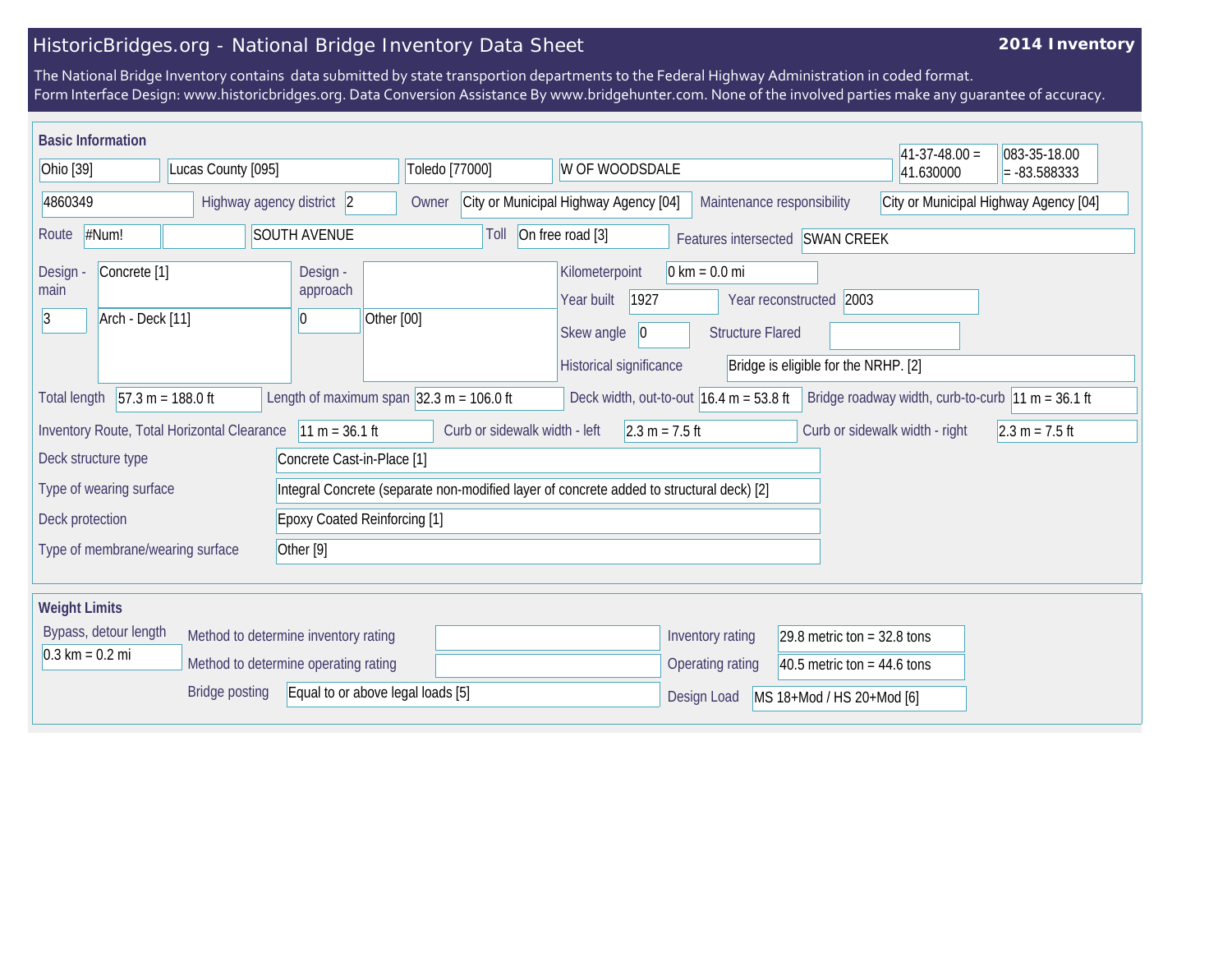| <b>Functional Details</b>                                                              |                                          |                                                  |                                                                                         |  |  |  |  |  |  |  |
|----------------------------------------------------------------------------------------|------------------------------------------|--------------------------------------------------|-----------------------------------------------------------------------------------------|--|--|--|--|--|--|--|
| Average daily truck traffi<br>Average Daily Traffic<br>15540                           | Year 2005<br>$ 10\rangle$<br>%           | Future average daily traffic                     | 21570<br>2030<br>Year                                                                   |  |  |  |  |  |  |  |
| Road classification<br>Collector (Urban) [17]                                          | Lanes on structure 2                     |                                                  | Approach roadway width<br>$11 m = 36.1 ft$                                              |  |  |  |  |  |  |  |
| Type of service on bridge Highway-pedestrian [5]                                       | Direction of traffic 2 - way traffic [2] |                                                  | Bridge median                                                                           |  |  |  |  |  |  |  |
| Parallel structure designation<br>No parallel structure exists. [N]                    |                                          |                                                  |                                                                                         |  |  |  |  |  |  |  |
| Type of service under bridge<br>Waterway [5]                                           | Lanes under structure<br>$\overline{0}$  | Navigation control                               |                                                                                         |  |  |  |  |  |  |  |
| Navigation vertical clearanc<br>$0 = N/A$                                              |                                          | Navigation horizontal clearance $ 0 = N/A$       |                                                                                         |  |  |  |  |  |  |  |
| Minimum navigation vertical clearance, vertical lift bridge                            |                                          |                                                  | Minimum vertical clearance over bridge roadway<br>$99.99 m = 328.1 ft$                  |  |  |  |  |  |  |  |
| Minimum lateral underclearance reference feature Feature not a highway or railroad [N] |                                          |                                                  |                                                                                         |  |  |  |  |  |  |  |
| Minimum lateral underclearance on right $0 = N/A$                                      |                                          | Minimum lateral underclearance on left $0 = N/A$ |                                                                                         |  |  |  |  |  |  |  |
| Minimum Vertical Underclearance $ 0 = N/A $                                            |                                          |                                                  | Minimum vertical underclearance reference feature Feature not a highway or railroad [N] |  |  |  |  |  |  |  |
| Appraisal ratings - underclearances N/A [N]                                            |                                          |                                                  |                                                                                         |  |  |  |  |  |  |  |
|                                                                                        |                                          |                                                  |                                                                                         |  |  |  |  |  |  |  |
| <b>Repair and Replacement Plans</b>                                                    |                                          |                                                  |                                                                                         |  |  |  |  |  |  |  |
| Type of work to be performed                                                           | Work done by                             |                                                  |                                                                                         |  |  |  |  |  |  |  |
|                                                                                        | Bridge improvement cost                  | Roadway improvement cost                         |                                                                                         |  |  |  |  |  |  |  |
|                                                                                        | Length of structure improvement          |                                                  | Total project cost                                                                      |  |  |  |  |  |  |  |
|                                                                                        | Year of improvement cost estimate        |                                                  |                                                                                         |  |  |  |  |  |  |  |
|                                                                                        | Border bridge - state                    |                                                  | Border bridge - percent responsibility of other state                                   |  |  |  |  |  |  |  |
|                                                                                        | Border bridge - structure number         |                                                  |                                                                                         |  |  |  |  |  |  |  |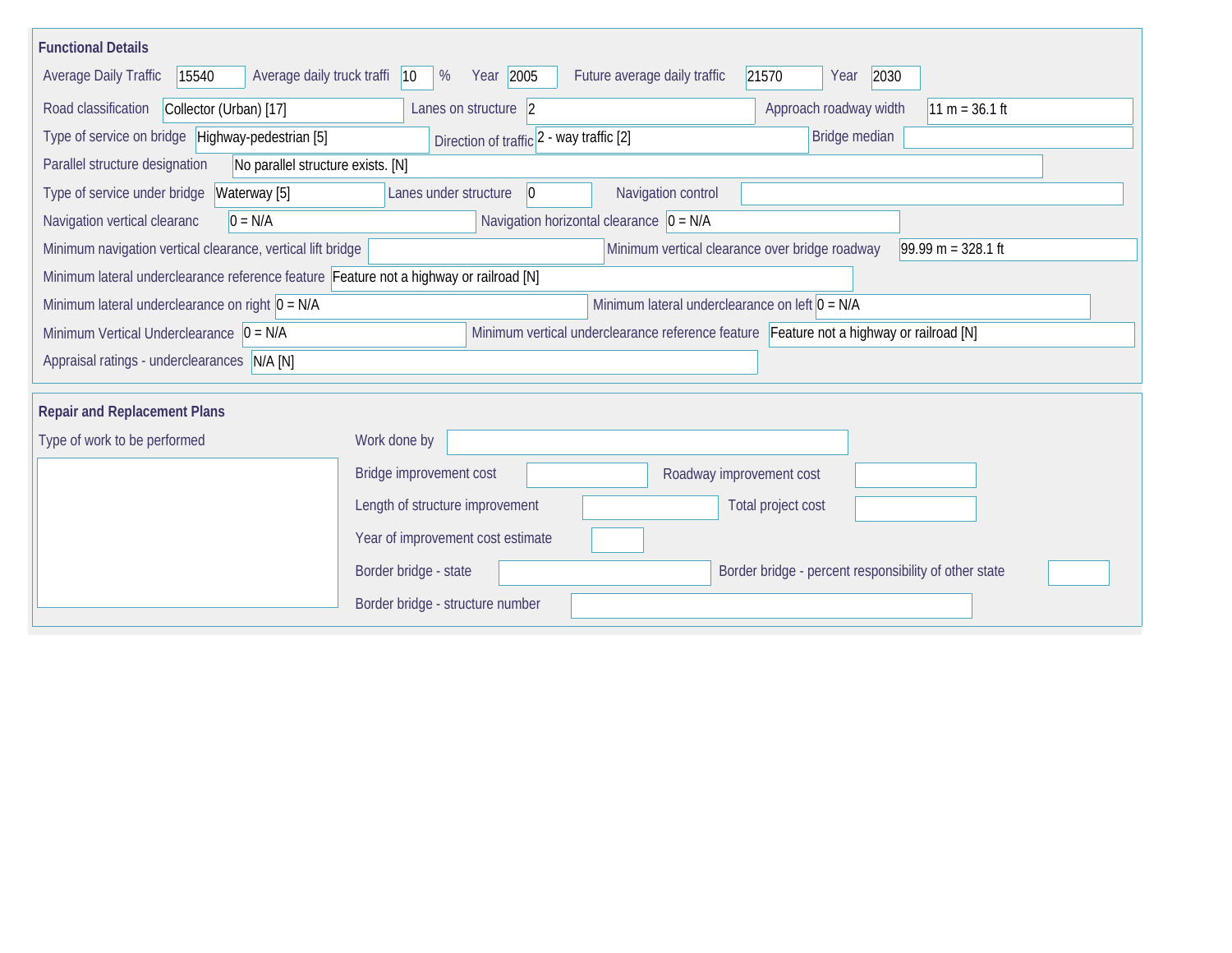| <b>Inspection and Sufficiency</b>                                   |                |                                                                                     |                                                                                                                   |  |  |  |  |  |  |
|---------------------------------------------------------------------|----------------|-------------------------------------------------------------------------------------|-------------------------------------------------------------------------------------------------------------------|--|--|--|--|--|--|
| Structure status<br>Open, no restriction [A]                        |                | Appraisal ratings -<br>structural                                                   | Equal to present minimum criteria [6]                                                                             |  |  |  |  |  |  |
| Condition ratings - superstructure Good [7]                         |                | Appraisal ratings -<br>roadway alignment                                            | Equal to present desirable criteria [8]                                                                           |  |  |  |  |  |  |
| Condition ratings - substructure<br>Satisfactory [6]                |                | Appraisal ratings -                                                                 | Meets minimum tolerable limits to be left in place as is [4]                                                      |  |  |  |  |  |  |
| Condition ratings - deck                                            | Good [7]       |                                                                                     |                                                                                                                   |  |  |  |  |  |  |
| Scour                                                               |                | Countermeasures have been installed to mitigate an existing problem with scour. [7] |                                                                                                                   |  |  |  |  |  |  |
| Channel and channel protection                                      |                | required or are in a stable condition. [8]                                          | Banks are protected or well vegetated. River control devices such as spur dikes and embankment protection are not |  |  |  |  |  |  |
| Appraisal ratings - water adequacy                                  |                | Equal to present desirable criteria [8]                                             | Status evaluation                                                                                                 |  |  |  |  |  |  |
| Pier or abutment protection                                         |                |                                                                                     | Sufficiency rating<br>94.4                                                                                        |  |  |  |  |  |  |
| Not applicable. Used if structure is not a culvert. [N]<br>Culverts |                |                                                                                     |                                                                                                                   |  |  |  |  |  |  |
| Traffic safety features - railings                                  |                | Inpected feature meets currently acceptable standards. [1]                          |                                                                                                                   |  |  |  |  |  |  |
| Traffic safety features - transitions                               |                | Inpected feature meets currently acceptable standards. [1]                          |                                                                                                                   |  |  |  |  |  |  |
| Traffic safety features - approach guardrail                        |                | Inpected feature meets currently acceptable standards. [1]                          |                                                                                                                   |  |  |  |  |  |  |
| Traffic safety features - approach guardrail ends                   |                |                                                                                     | Inpected feature meets currently acceptable standards. [1]                                                        |  |  |  |  |  |  |
| December 2013 [1213]<br>Inspection date                             |                | 12<br>Designated inspection frequency                                               | <b>Months</b>                                                                                                     |  |  |  |  |  |  |
| Underwater inspection                                               | Not needed [N] | Underwater inspection date                                                          |                                                                                                                   |  |  |  |  |  |  |
| Fracture critical inspection                                        | Not needed [N] |                                                                                     | Fracture critical inspection date                                                                                 |  |  |  |  |  |  |
| Other special inspection                                            | Not needed [N] | Other special inspection date                                                       |                                                                                                                   |  |  |  |  |  |  |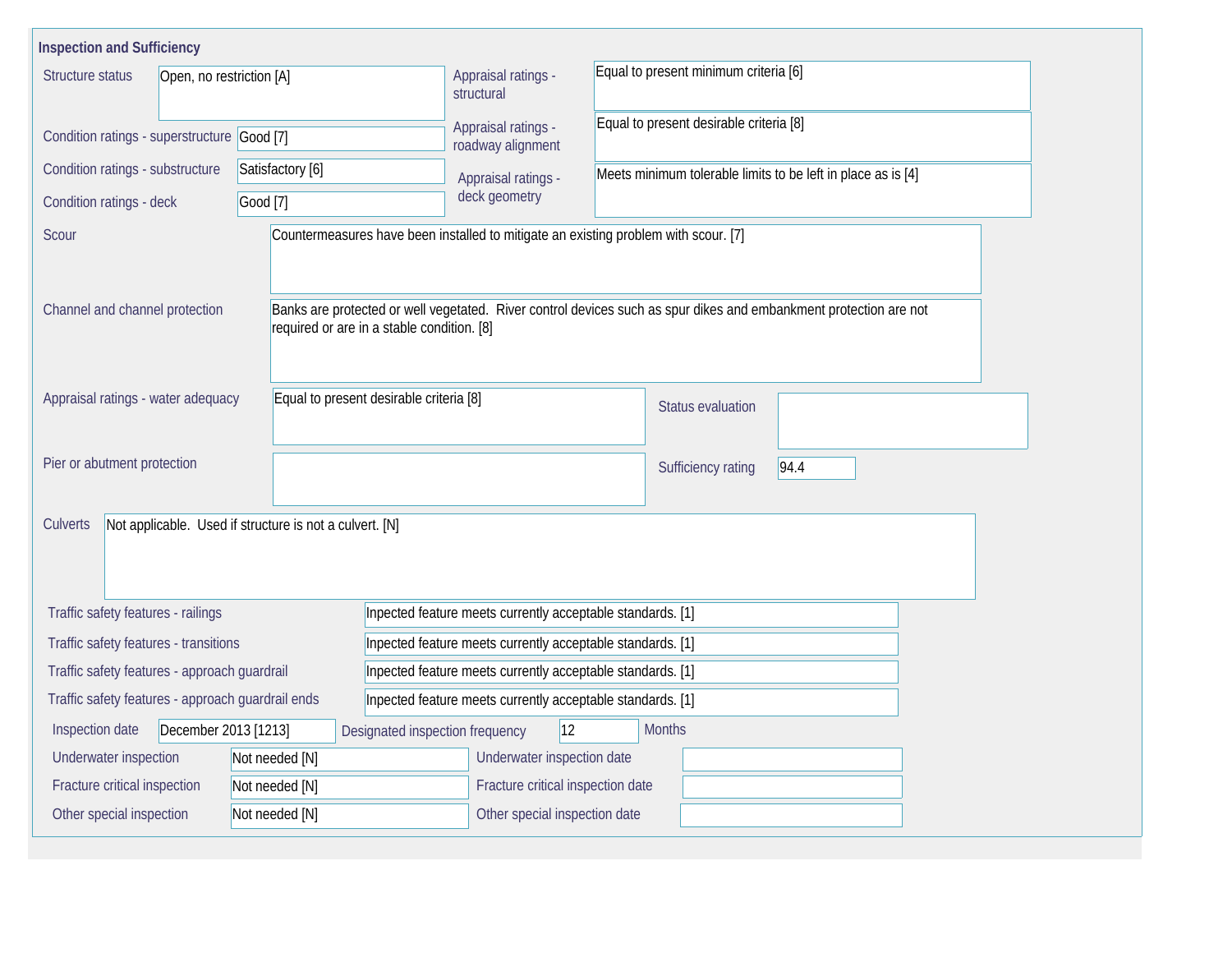| <b>BR. Type: CONCRETE/ARCH/DECK</b><br>Structure File Number: 4860349<br>Inventory Bridge Number: LUC 01W58 08020 N<br>Sufficiency Rating: 094.4<br>Date of Last Inventory Update:<br>ROUTE CARRIED "ON" THE STRUCTURE SWAN CREEK<br>District: 02<br>County: LUCAS<br>(101) Location: W OF WOODSDALE<br>(102) Facility Carried: SOUTH AVENUE<br>(2) FIPS Code: LUC-M-77000-TOLEDO<br>(103) Route On Bridge: MUNICIPAL<br>(104) Route Under Bridge: NON HIGHWAY TRAFFIC ON BRIDGE<br>(11) Truck Network: N<br>(9) Direction of Traffic: 2-WAY TRAFFIC<br>(10) Temporary:<br>(12) Parallel: N<br>(Under): WATERWAY<br>(100) Type Serv: (On): HIGHWAY-PEDESTRIAN<br><b>Inventory Route Data</b><br>(63) Main Spans Number: 3<br>Type: CONCRETE/ARCH/DECK<br>(3) Route On/Under: ROUTE CARRIED "ON" THE STR Hwy Sys: MUNICIPAL STREET (I.E. VILL Approach Spans Number: 0<br>Type: NONE/NONE/NONE<br>Dir: NOT APPLICABLE<br>Route No: 01W58<br>Des: MAINLINE<br>Pref: N<br>Total Spans: 3<br>(65) Max Span: 106 Ft<br>(66) Overall Leng: 188 Ft<br>(4) Feature Intersected: SWAN CREEK<br>(70) Substructure<br>(71) Foundation and Scour Information<br>(5) County: TOL<br>Mileage: 08020<br>Special Desig: N<br>Abut-Rear<br>Matl: CONCRETE<br>Type: GRAVITY<br>Fnd: SPREAD FOOTING<br>(6) Avg. Daily Traffic (ADT): 15,540<br>(7) ADT Year: 2005<br>Abut-Fwd<br>Matl: CONCRETE<br>Fnd: SPREAD FOOTING<br><b>Type: GRAVITY</b><br>(8) Truck Traf: 1,554<br>(14) NHS: NON-NHS BRIDG (15) Corridor: N<br>Pier-Pred<br>Matl: CONCRETE<br>Type: CAPPED PILE<br>Fnd: TIMBER PILES<br>(16) Functional Class: URBAN - COLLECTOR<br>(19) Strahnt: NOT STRAHNET<br>Pier-Other<br>Matl: NONE<br>Type: NONE<br>Fnd: NONE (SUCH AS MOST CULVERTS)<br><b>Intersected Route Data</b><br>Pier-Other<br>Matl: NONE<br>Type: NONE<br>Fnd: NONE (SUCH AS MOST CULVERTS)<br>(22) Route On/Under:<br>Hwy Sys:<br>No of Piers Predominate:<br>Other:<br>Other:<br>Route No:<br>Pref:<br>Dir:<br>Des:<br>(74) Scour: COUNTERMEASURES INSTALLED TO CORRECT SCO<br>(86) Stream Velocity: 00000<br>(23) Feature Intersected:<br>(189) Dive: N Freq: 0<br>Probe: Y Freq: 0<br>(75) Chan Prot: RIP RAP (DUMPED ROCK OR ROCK CH<br>(24) County:<br>Special Desig:<br>Mileage: 0000<br>(189) Date of last Dive Insp:<br>(152) Drainage Area: UUU Sq Mi<br>(25) Avg. Daily Traffic (ADT):<br>(26) ADT Year:<br><b>Clearance Under the Bridge</b><br>(27) Truck Traf:<br>(28) NHS: -<br>(29) Corridor: N<br>(156) Min. Horiz Under Clear:<br>NC: 0.0 Ft<br>Card: 0.0 Ft<br>(36) Strahnt:<br>(30) Functional Class:<br>(157) Prac Max Vrt Under Clear:<br>0.0 <sub>Et</sub><br><b>Clearance On the Bridge</b><br>(77) Min Vert Under Clear:<br>NC: 0.0 Ft<br>Card: 0.0 Ft<br>Card: 36.0 Ft<br>(154) Min. Hriz on Bridge:<br>NC: 0.0<br>Card: 0.0/0.0 Ft<br>(78) Min Lat Under Clear:<br>NC: 0.0/0.0 Ft<br>(155) Prac Max Vert On Brg:<br>9999.9 Ft<br><b>Load Rating Information</b><br>(88-89) Appraisal<br>NC:0.0<br>(67) Min Vrt Clr On Brg:<br>Card: 9999.9 Ft<br>(48) Design Load: HS20-44 & ALTERNATE MILITARY LOADING<br>(Including calculated Items)<br>Card: 6.0/6.0 Ft<br>(80) Min Latl Clr:<br>NC: 0.0/0.0 Ft<br>Opr Rat Fact: 1.250 LD:<br>$0.0$ Ft<br>(81) Vrt Clr Lft:<br>Inv Rat Fact: 0.920 LD:<br><b>Structure Information</b><br>(83) Ohio Percent of Legal Load: 150<br>(88) Waterway Adequacy: 8<br>(38) Bypass Length: 02 Miles<br>Year of Rating: 2005<br>(89) Approach Alignment: 8<br>(39) Latitude: 41 Deg 37 Min 50.30 Sec<br>Longitude: 83 Deg 35 Min 14.70 Sec<br>(84) Analysis: FIELD EVALUATION AND DOCUMENTED ENGINEER<br>Calc Gen Appraisal: 6<br>(40) Toll: ON FREE ROAD, THE STRUCTU<br>(85) Rate Soft: ASSIGNED RATING (NO CALCULATIONS WERE DO<br>Calc Deck Geometry: 4<br>(41) Date Built: 7/1/1963<br>(42) Major Rehabilitation: 11/1/2003<br>Analysis on Bars: NOT ON BARS [DEFAULT]<br>Calc Underclearance: N<br>(43) No. Lanes On: 2<br>No. Lanes Under: 0<br>PE#: 0<br>(44) Horiz Curve:<br>(45) Skew: 0 Deg<br><b>Approach Information</b><br>(49) App. Rdw Width: 36 Ft<br>(50) Brg. Rdw Width: 36.0 Ft<br>(109) Approach Guardrail: STEEL BEAM<br>(51) Deck Width: 53.8 Ft<br>Deck Area: 10118 Sq. Ft<br>(110) Approach Pavement: BITUMINOUS<br>(111) Grade: GOOD<br>(52) Median Type: NONE/NON BARRIER/NO JOINT<br><b>Culvert Information</b><br>(53) Bridge Median: NO MEDIAN<br>(131) Culvert Type: NOT A CULVERT OR RIGID FRAME<br>(127) Length: 0.0 Ft<br>(left) 7.4 Ft<br>(right) 7.4 Ft<br>(54) Sidewalks:<br>(129) Depth of Fill: 0.0 Ft<br>(130) Headwalls: NONE OR NOT APPLICABLE (NOT A CU<br>(55) Type Curb or Sidewalks:<br><b>General Information</b><br>(Left) Matl: CONCRETE<br>Type: SIDEWALK (GREATER THAN 2' IN WIDTH)<br>(121) Main Member: NOT APPLICABLE (CULVERTS, TRUSSES, ARCHE<br>(122) Moment Plate: NO MOMENT PLATES<br>(Right) Matl: CONCRETE<br>Type: SIDEWALK (GREATER THAN 2' IN WIDTH)<br>(169) Expansion Joint: NONE<br>(56) Flared: 0<br>(57) Composite: N - NON COMPOSITE<br>(124) Bearing Devices: NONE<br>(58) Railing: REINFORCED CONCRETE POST AND CONCRETE PA<br>(126) Navigation: Control-0<br>Vert Clr: 0.0 Ft<br>Horiz Clear: 0.0 Ft<br>(59) Deck Drainage: OTHER (NATURAL-OFF THE BRIDGE ENDS)<br>(193) Spec Insp: N<br>Date:<br>Freq: 0<br>(60) Deck Type: REINFORCED CONCRETE<br>(188) Fracture Critical Insp: N<br><b>Freq: 24</b><br>Date:<br>(61) Deck Protection: External: NONE<br>(138) Long Member: ONE CONCRETE ARCH<br>(135) Hinges: NOT APPLICABLE (STRUCTURES WITH NO<br>Internal: EPOXY COATED REINFORCING (TOP MAT)<br>(141) Structural Steel Memb: NONE<br>(139) Framing: NONE OR NOT APPLICABLE<br>(62) Wearing Surface: INTEGRAL CONCRETE (MONOLITHIC) - NOT AN<br>Railing: N<br>Thickness: 1.0 in (119) Date of Wearing Surface:<br>Pay Wt: 0 pounds<br>Prime Loc: NONE (I.E. Paint: NONE OR NOT APPLICABLE<br>Slope Protection: RIP RAP (DUMPED ROCK OR ROCK CHANNEL PRO<br>Bridge Dedicated Name: | Unit of Measure: English | <b>Bridge Inventory Information</b> |  | Report Date: 12-02-2015 BM-191 Page: 1 of 2 |  |  |
|-------------------------------------------------------------------------------------------------------------------------------------------------------------------------------------------------------------------------------------------------------------------------------------------------------------------------------------------------------------------------------------------------------------------------------------------------------------------------------------------------------------------------------------------------------------------------------------------------------------------------------------------------------------------------------------------------------------------------------------------------------------------------------------------------------------------------------------------------------------------------------------------------------------------------------------------------------------------------------------------------------------------------------------------------------------------------------------------------------------------------------------------------------------------------------------------------------------------------------------------------------------------------------------------------------------------------------------------------------------------------------------------------------------------------------------------------------------------------------------------------------------------------------------------------------------------------------------------------------------------------------------------------------------------------------------------------------------------------------------------------------------------------------------------------------------------------------------------------------------------------------------------------------------------------------------------------------------------------------------------------------------------------------------------------------------------------------------------------------------------------------------------------------------------------------------------------------------------------------------------------------------------------------------------------------------------------------------------------------------------------------------------------------------------------------------------------------------------------------------------------------------------------------------------------------------------------------------------------------------------------------------------------------------------------------------------------------------------------------------------------------------------------------------------------------------------------------------------------------------------------------------------------------------------------------------------------------------------------------------------------------------------------------------------------------------------------------------------------------------------------------------------------------------------------------------------------------------------------------------------------------------------------------------------------------------------------------------------------------------------------------------------------------------------------------------------------------------------------------------------------------------------------------------------------------------------------------------------------------------------------------------------------------------------------------------------------------------------------------------------------------------------------------------------------------------------------------------------------------------------------------------------------------------------------------------------------------------------------------------------------------------------------------------------------------------------------------------------------------------------------------------------------------------------------------------------------------------------------------------------------------------------------------------------------------------------------------------------------------------------------------------------------------------------------------------------------------------------------------------------------------------------------------------------------------------------------------------------------------------------------------------------------------------------------------------------------------------------------------------------------------------------------------------------------------------------------------------------------------------------------------------------------------------------------------------------------------------------------------------------------------------------------------------------------------------------------------------------------------------------------------------------------------------------------------------------------------------------------------------------------------------------------------------------------------------------------------------------------------------------------------------------------------------------------------------------------------------------------------------------------------------------------------------------------------------------------------------------------------------------------------------------------------------------------------------------------------------------------------------------------------------------------------------------------------------------------------------------------------------------------------------------------------------------------------------------------------------------------------|--------------------------|-------------------------------------|--|---------------------------------------------|--|--|
|                                                                                                                                                                                                                                                                                                                                                                                                                                                                                                                                                                                                                                                                                                                                                                                                                                                                                                                                                                                                                                                                                                                                                                                                                                                                                                                                                                                                                                                                                                                                                                                                                                                                                                                                                                                                                                                                                                                                                                                                                                                                                                                                                                                                                                                                                                                                                                                                                                                                                                                                                                                                                                                                                                                                                                                                                                                                                                                                                                                                                                                                                                                                                                                                                                                                                                                                                                                                                                                                                                                                                                                                                                                                                                                                                                                                                                                                                                                                                                                                                                                                                                                                                                                                                                                                                                                                                                                                                                                                                                                                                                                                                                                                                                                                                                                                                                                                                                                                                                                                                                                                                                                                                                                                                                                                                                                                                                                                                                                                                                                                                                                                                                                                                                                                                                                                                                                                                                                                                                               |                          |                                     |  |                                             |  |  |
|                                                                                                                                                                                                                                                                                                                                                                                                                                                                                                                                                                                                                                                                                                                                                                                                                                                                                                                                                                                                                                                                                                                                                                                                                                                                                                                                                                                                                                                                                                                                                                                                                                                                                                                                                                                                                                                                                                                                                                                                                                                                                                                                                                                                                                                                                                                                                                                                                                                                                                                                                                                                                                                                                                                                                                                                                                                                                                                                                                                                                                                                                                                                                                                                                                                                                                                                                                                                                                                                                                                                                                                                                                                                                                                                                                                                                                                                                                                                                                                                                                                                                                                                                                                                                                                                                                                                                                                                                                                                                                                                                                                                                                                                                                                                                                                                                                                                                                                                                                                                                                                                                                                                                                                                                                                                                                                                                                                                                                                                                                                                                                                                                                                                                                                                                                                                                                                                                                                                                                               |                          |                                     |  |                                             |  |  |
|                                                                                                                                                                                                                                                                                                                                                                                                                                                                                                                                                                                                                                                                                                                                                                                                                                                                                                                                                                                                                                                                                                                                                                                                                                                                                                                                                                                                                                                                                                                                                                                                                                                                                                                                                                                                                                                                                                                                                                                                                                                                                                                                                                                                                                                                                                                                                                                                                                                                                                                                                                                                                                                                                                                                                                                                                                                                                                                                                                                                                                                                                                                                                                                                                                                                                                                                                                                                                                                                                                                                                                                                                                                                                                                                                                                                                                                                                                                                                                                                                                                                                                                                                                                                                                                                                                                                                                                                                                                                                                                                                                                                                                                                                                                                                                                                                                                                                                                                                                                                                                                                                                                                                                                                                                                                                                                                                                                                                                                                                                                                                                                                                                                                                                                                                                                                                                                                                                                                                                               |                          |                                     |  |                                             |  |  |
|                                                                                                                                                                                                                                                                                                                                                                                                                                                                                                                                                                                                                                                                                                                                                                                                                                                                                                                                                                                                                                                                                                                                                                                                                                                                                                                                                                                                                                                                                                                                                                                                                                                                                                                                                                                                                                                                                                                                                                                                                                                                                                                                                                                                                                                                                                                                                                                                                                                                                                                                                                                                                                                                                                                                                                                                                                                                                                                                                                                                                                                                                                                                                                                                                                                                                                                                                                                                                                                                                                                                                                                                                                                                                                                                                                                                                                                                                                                                                                                                                                                                                                                                                                                                                                                                                                                                                                                                                                                                                                                                                                                                                                                                                                                                                                                                                                                                                                                                                                                                                                                                                                                                                                                                                                                                                                                                                                                                                                                                                                                                                                                                                                                                                                                                                                                                                                                                                                                                                                               |                          |                                     |  |                                             |  |  |
|                                                                                                                                                                                                                                                                                                                                                                                                                                                                                                                                                                                                                                                                                                                                                                                                                                                                                                                                                                                                                                                                                                                                                                                                                                                                                                                                                                                                                                                                                                                                                                                                                                                                                                                                                                                                                                                                                                                                                                                                                                                                                                                                                                                                                                                                                                                                                                                                                                                                                                                                                                                                                                                                                                                                                                                                                                                                                                                                                                                                                                                                                                                                                                                                                                                                                                                                                                                                                                                                                                                                                                                                                                                                                                                                                                                                                                                                                                                                                                                                                                                                                                                                                                                                                                                                                                                                                                                                                                                                                                                                                                                                                                                                                                                                                                                                                                                                                                                                                                                                                                                                                                                                                                                                                                                                                                                                                                                                                                                                                                                                                                                                                                                                                                                                                                                                                                                                                                                                                                               |                          |                                     |  |                                             |  |  |
|                                                                                                                                                                                                                                                                                                                                                                                                                                                                                                                                                                                                                                                                                                                                                                                                                                                                                                                                                                                                                                                                                                                                                                                                                                                                                                                                                                                                                                                                                                                                                                                                                                                                                                                                                                                                                                                                                                                                                                                                                                                                                                                                                                                                                                                                                                                                                                                                                                                                                                                                                                                                                                                                                                                                                                                                                                                                                                                                                                                                                                                                                                                                                                                                                                                                                                                                                                                                                                                                                                                                                                                                                                                                                                                                                                                                                                                                                                                                                                                                                                                                                                                                                                                                                                                                                                                                                                                                                                                                                                                                                                                                                                                                                                                                                                                                                                                                                                                                                                                                                                                                                                                                                                                                                                                                                                                                                                                                                                                                                                                                                                                                                                                                                                                                                                                                                                                                                                                                                                               |                          |                                     |  |                                             |  |  |
|                                                                                                                                                                                                                                                                                                                                                                                                                                                                                                                                                                                                                                                                                                                                                                                                                                                                                                                                                                                                                                                                                                                                                                                                                                                                                                                                                                                                                                                                                                                                                                                                                                                                                                                                                                                                                                                                                                                                                                                                                                                                                                                                                                                                                                                                                                                                                                                                                                                                                                                                                                                                                                                                                                                                                                                                                                                                                                                                                                                                                                                                                                                                                                                                                                                                                                                                                                                                                                                                                                                                                                                                                                                                                                                                                                                                                                                                                                                                                                                                                                                                                                                                                                                                                                                                                                                                                                                                                                                                                                                                                                                                                                                                                                                                                                                                                                                                                                                                                                                                                                                                                                                                                                                                                                                                                                                                                                                                                                                                                                                                                                                                                                                                                                                                                                                                                                                                                                                                                                               |                          |                                     |  |                                             |  |  |
|                                                                                                                                                                                                                                                                                                                                                                                                                                                                                                                                                                                                                                                                                                                                                                                                                                                                                                                                                                                                                                                                                                                                                                                                                                                                                                                                                                                                                                                                                                                                                                                                                                                                                                                                                                                                                                                                                                                                                                                                                                                                                                                                                                                                                                                                                                                                                                                                                                                                                                                                                                                                                                                                                                                                                                                                                                                                                                                                                                                                                                                                                                                                                                                                                                                                                                                                                                                                                                                                                                                                                                                                                                                                                                                                                                                                                                                                                                                                                                                                                                                                                                                                                                                                                                                                                                                                                                                                                                                                                                                                                                                                                                                                                                                                                                                                                                                                                                                                                                                                                                                                                                                                                                                                                                                                                                                                                                                                                                                                                                                                                                                                                                                                                                                                                                                                                                                                                                                                                                               |                          |                                     |  |                                             |  |  |
|                                                                                                                                                                                                                                                                                                                                                                                                                                                                                                                                                                                                                                                                                                                                                                                                                                                                                                                                                                                                                                                                                                                                                                                                                                                                                                                                                                                                                                                                                                                                                                                                                                                                                                                                                                                                                                                                                                                                                                                                                                                                                                                                                                                                                                                                                                                                                                                                                                                                                                                                                                                                                                                                                                                                                                                                                                                                                                                                                                                                                                                                                                                                                                                                                                                                                                                                                                                                                                                                                                                                                                                                                                                                                                                                                                                                                                                                                                                                                                                                                                                                                                                                                                                                                                                                                                                                                                                                                                                                                                                                                                                                                                                                                                                                                                                                                                                                                                                                                                                                                                                                                                                                                                                                                                                                                                                                                                                                                                                                                                                                                                                                                                                                                                                                                                                                                                                                                                                                                                               |                          |                                     |  |                                             |  |  |
|                                                                                                                                                                                                                                                                                                                                                                                                                                                                                                                                                                                                                                                                                                                                                                                                                                                                                                                                                                                                                                                                                                                                                                                                                                                                                                                                                                                                                                                                                                                                                                                                                                                                                                                                                                                                                                                                                                                                                                                                                                                                                                                                                                                                                                                                                                                                                                                                                                                                                                                                                                                                                                                                                                                                                                                                                                                                                                                                                                                                                                                                                                                                                                                                                                                                                                                                                                                                                                                                                                                                                                                                                                                                                                                                                                                                                                                                                                                                                                                                                                                                                                                                                                                                                                                                                                                                                                                                                                                                                                                                                                                                                                                                                                                                                                                                                                                                                                                                                                                                                                                                                                                                                                                                                                                                                                                                                                                                                                                                                                                                                                                                                                                                                                                                                                                                                                                                                                                                                                               |                          |                                     |  |                                             |  |  |
|                                                                                                                                                                                                                                                                                                                                                                                                                                                                                                                                                                                                                                                                                                                                                                                                                                                                                                                                                                                                                                                                                                                                                                                                                                                                                                                                                                                                                                                                                                                                                                                                                                                                                                                                                                                                                                                                                                                                                                                                                                                                                                                                                                                                                                                                                                                                                                                                                                                                                                                                                                                                                                                                                                                                                                                                                                                                                                                                                                                                                                                                                                                                                                                                                                                                                                                                                                                                                                                                                                                                                                                                                                                                                                                                                                                                                                                                                                                                                                                                                                                                                                                                                                                                                                                                                                                                                                                                                                                                                                                                                                                                                                                                                                                                                                                                                                                                                                                                                                                                                                                                                                                                                                                                                                                                                                                                                                                                                                                                                                                                                                                                                                                                                                                                                                                                                                                                                                                                                                               |                          |                                     |  |                                             |  |  |
|                                                                                                                                                                                                                                                                                                                                                                                                                                                                                                                                                                                                                                                                                                                                                                                                                                                                                                                                                                                                                                                                                                                                                                                                                                                                                                                                                                                                                                                                                                                                                                                                                                                                                                                                                                                                                                                                                                                                                                                                                                                                                                                                                                                                                                                                                                                                                                                                                                                                                                                                                                                                                                                                                                                                                                                                                                                                                                                                                                                                                                                                                                                                                                                                                                                                                                                                                                                                                                                                                                                                                                                                                                                                                                                                                                                                                                                                                                                                                                                                                                                                                                                                                                                                                                                                                                                                                                                                                                                                                                                                                                                                                                                                                                                                                                                                                                                                                                                                                                                                                                                                                                                                                                                                                                                                                                                                                                                                                                                                                                                                                                                                                                                                                                                                                                                                                                                                                                                                                                               |                          |                                     |  |                                             |  |  |
|                                                                                                                                                                                                                                                                                                                                                                                                                                                                                                                                                                                                                                                                                                                                                                                                                                                                                                                                                                                                                                                                                                                                                                                                                                                                                                                                                                                                                                                                                                                                                                                                                                                                                                                                                                                                                                                                                                                                                                                                                                                                                                                                                                                                                                                                                                                                                                                                                                                                                                                                                                                                                                                                                                                                                                                                                                                                                                                                                                                                                                                                                                                                                                                                                                                                                                                                                                                                                                                                                                                                                                                                                                                                                                                                                                                                                                                                                                                                                                                                                                                                                                                                                                                                                                                                                                                                                                                                                                                                                                                                                                                                                                                                                                                                                                                                                                                                                                                                                                                                                                                                                                                                                                                                                                                                                                                                                                                                                                                                                                                                                                                                                                                                                                                                                                                                                                                                                                                                                                               |                          |                                     |  |                                             |  |  |
|                                                                                                                                                                                                                                                                                                                                                                                                                                                                                                                                                                                                                                                                                                                                                                                                                                                                                                                                                                                                                                                                                                                                                                                                                                                                                                                                                                                                                                                                                                                                                                                                                                                                                                                                                                                                                                                                                                                                                                                                                                                                                                                                                                                                                                                                                                                                                                                                                                                                                                                                                                                                                                                                                                                                                                                                                                                                                                                                                                                                                                                                                                                                                                                                                                                                                                                                                                                                                                                                                                                                                                                                                                                                                                                                                                                                                                                                                                                                                                                                                                                                                                                                                                                                                                                                                                                                                                                                                                                                                                                                                                                                                                                                                                                                                                                                                                                                                                                                                                                                                                                                                                                                                                                                                                                                                                                                                                                                                                                                                                                                                                                                                                                                                                                                                                                                                                                                                                                                                                               |                          |                                     |  |                                             |  |  |
|                                                                                                                                                                                                                                                                                                                                                                                                                                                                                                                                                                                                                                                                                                                                                                                                                                                                                                                                                                                                                                                                                                                                                                                                                                                                                                                                                                                                                                                                                                                                                                                                                                                                                                                                                                                                                                                                                                                                                                                                                                                                                                                                                                                                                                                                                                                                                                                                                                                                                                                                                                                                                                                                                                                                                                                                                                                                                                                                                                                                                                                                                                                                                                                                                                                                                                                                                                                                                                                                                                                                                                                                                                                                                                                                                                                                                                                                                                                                                                                                                                                                                                                                                                                                                                                                                                                                                                                                                                                                                                                                                                                                                                                                                                                                                                                                                                                                                                                                                                                                                                                                                                                                                                                                                                                                                                                                                                                                                                                                                                                                                                                                                                                                                                                                                                                                                                                                                                                                                                               |                          |                                     |  |                                             |  |  |
|                                                                                                                                                                                                                                                                                                                                                                                                                                                                                                                                                                                                                                                                                                                                                                                                                                                                                                                                                                                                                                                                                                                                                                                                                                                                                                                                                                                                                                                                                                                                                                                                                                                                                                                                                                                                                                                                                                                                                                                                                                                                                                                                                                                                                                                                                                                                                                                                                                                                                                                                                                                                                                                                                                                                                                                                                                                                                                                                                                                                                                                                                                                                                                                                                                                                                                                                                                                                                                                                                                                                                                                                                                                                                                                                                                                                                                                                                                                                                                                                                                                                                                                                                                                                                                                                                                                                                                                                                                                                                                                                                                                                                                                                                                                                                                                                                                                                                                                                                                                                                                                                                                                                                                                                                                                                                                                                                                                                                                                                                                                                                                                                                                                                                                                                                                                                                                                                                                                                                                               |                          |                                     |  |                                             |  |  |
|                                                                                                                                                                                                                                                                                                                                                                                                                                                                                                                                                                                                                                                                                                                                                                                                                                                                                                                                                                                                                                                                                                                                                                                                                                                                                                                                                                                                                                                                                                                                                                                                                                                                                                                                                                                                                                                                                                                                                                                                                                                                                                                                                                                                                                                                                                                                                                                                                                                                                                                                                                                                                                                                                                                                                                                                                                                                                                                                                                                                                                                                                                                                                                                                                                                                                                                                                                                                                                                                                                                                                                                                                                                                                                                                                                                                                                                                                                                                                                                                                                                                                                                                                                                                                                                                                                                                                                                                                                                                                                                                                                                                                                                                                                                                                                                                                                                                                                                                                                                                                                                                                                                                                                                                                                                                                                                                                                                                                                                                                                                                                                                                                                                                                                                                                                                                                                                                                                                                                                               |                          |                                     |  |                                             |  |  |
|                                                                                                                                                                                                                                                                                                                                                                                                                                                                                                                                                                                                                                                                                                                                                                                                                                                                                                                                                                                                                                                                                                                                                                                                                                                                                                                                                                                                                                                                                                                                                                                                                                                                                                                                                                                                                                                                                                                                                                                                                                                                                                                                                                                                                                                                                                                                                                                                                                                                                                                                                                                                                                                                                                                                                                                                                                                                                                                                                                                                                                                                                                                                                                                                                                                                                                                                                                                                                                                                                                                                                                                                                                                                                                                                                                                                                                                                                                                                                                                                                                                                                                                                                                                                                                                                                                                                                                                                                                                                                                                                                                                                                                                                                                                                                                                                                                                                                                                                                                                                                                                                                                                                                                                                                                                                                                                                                                                                                                                                                                                                                                                                                                                                                                                                                                                                                                                                                                                                                                               |                          |                                     |  |                                             |  |  |
|                                                                                                                                                                                                                                                                                                                                                                                                                                                                                                                                                                                                                                                                                                                                                                                                                                                                                                                                                                                                                                                                                                                                                                                                                                                                                                                                                                                                                                                                                                                                                                                                                                                                                                                                                                                                                                                                                                                                                                                                                                                                                                                                                                                                                                                                                                                                                                                                                                                                                                                                                                                                                                                                                                                                                                                                                                                                                                                                                                                                                                                                                                                                                                                                                                                                                                                                                                                                                                                                                                                                                                                                                                                                                                                                                                                                                                                                                                                                                                                                                                                                                                                                                                                                                                                                                                                                                                                                                                                                                                                                                                                                                                                                                                                                                                                                                                                                                                                                                                                                                                                                                                                                                                                                                                                                                                                                                                                                                                                                                                                                                                                                                                                                                                                                                                                                                                                                                                                                                                               |                          |                                     |  |                                             |  |  |
|                                                                                                                                                                                                                                                                                                                                                                                                                                                                                                                                                                                                                                                                                                                                                                                                                                                                                                                                                                                                                                                                                                                                                                                                                                                                                                                                                                                                                                                                                                                                                                                                                                                                                                                                                                                                                                                                                                                                                                                                                                                                                                                                                                                                                                                                                                                                                                                                                                                                                                                                                                                                                                                                                                                                                                                                                                                                                                                                                                                                                                                                                                                                                                                                                                                                                                                                                                                                                                                                                                                                                                                                                                                                                                                                                                                                                                                                                                                                                                                                                                                                                                                                                                                                                                                                                                                                                                                                                                                                                                                                                                                                                                                                                                                                                                                                                                                                                                                                                                                                                                                                                                                                                                                                                                                                                                                                                                                                                                                                                                                                                                                                                                                                                                                                                                                                                                                                                                                                                                               |                          |                                     |  |                                             |  |  |
|                                                                                                                                                                                                                                                                                                                                                                                                                                                                                                                                                                                                                                                                                                                                                                                                                                                                                                                                                                                                                                                                                                                                                                                                                                                                                                                                                                                                                                                                                                                                                                                                                                                                                                                                                                                                                                                                                                                                                                                                                                                                                                                                                                                                                                                                                                                                                                                                                                                                                                                                                                                                                                                                                                                                                                                                                                                                                                                                                                                                                                                                                                                                                                                                                                                                                                                                                                                                                                                                                                                                                                                                                                                                                                                                                                                                                                                                                                                                                                                                                                                                                                                                                                                                                                                                                                                                                                                                                                                                                                                                                                                                                                                                                                                                                                                                                                                                                                                                                                                                                                                                                                                                                                                                                                                                                                                                                                                                                                                                                                                                                                                                                                                                                                                                                                                                                                                                                                                                                                               |                          |                                     |  |                                             |  |  |
|                                                                                                                                                                                                                                                                                                                                                                                                                                                                                                                                                                                                                                                                                                                                                                                                                                                                                                                                                                                                                                                                                                                                                                                                                                                                                                                                                                                                                                                                                                                                                                                                                                                                                                                                                                                                                                                                                                                                                                                                                                                                                                                                                                                                                                                                                                                                                                                                                                                                                                                                                                                                                                                                                                                                                                                                                                                                                                                                                                                                                                                                                                                                                                                                                                                                                                                                                                                                                                                                                                                                                                                                                                                                                                                                                                                                                                                                                                                                                                                                                                                                                                                                                                                                                                                                                                                                                                                                                                                                                                                                                                                                                                                                                                                                                                                                                                                                                                                                                                                                                                                                                                                                                                                                                                                                                                                                                                                                                                                                                                                                                                                                                                                                                                                                                                                                                                                                                                                                                                               |                          |                                     |  |                                             |  |  |
|                                                                                                                                                                                                                                                                                                                                                                                                                                                                                                                                                                                                                                                                                                                                                                                                                                                                                                                                                                                                                                                                                                                                                                                                                                                                                                                                                                                                                                                                                                                                                                                                                                                                                                                                                                                                                                                                                                                                                                                                                                                                                                                                                                                                                                                                                                                                                                                                                                                                                                                                                                                                                                                                                                                                                                                                                                                                                                                                                                                                                                                                                                                                                                                                                                                                                                                                                                                                                                                                                                                                                                                                                                                                                                                                                                                                                                                                                                                                                                                                                                                                                                                                                                                                                                                                                                                                                                                                                                                                                                                                                                                                                                                                                                                                                                                                                                                                                                                                                                                                                                                                                                                                                                                                                                                                                                                                                                                                                                                                                                                                                                                                                                                                                                                                                                                                                                                                                                                                                                               |                          |                                     |  |                                             |  |  |
|                                                                                                                                                                                                                                                                                                                                                                                                                                                                                                                                                                                                                                                                                                                                                                                                                                                                                                                                                                                                                                                                                                                                                                                                                                                                                                                                                                                                                                                                                                                                                                                                                                                                                                                                                                                                                                                                                                                                                                                                                                                                                                                                                                                                                                                                                                                                                                                                                                                                                                                                                                                                                                                                                                                                                                                                                                                                                                                                                                                                                                                                                                                                                                                                                                                                                                                                                                                                                                                                                                                                                                                                                                                                                                                                                                                                                                                                                                                                                                                                                                                                                                                                                                                                                                                                                                                                                                                                                                                                                                                                                                                                                                                                                                                                                                                                                                                                                                                                                                                                                                                                                                                                                                                                                                                                                                                                                                                                                                                                                                                                                                                                                                                                                                                                                                                                                                                                                                                                                                               |                          |                                     |  |                                             |  |  |
|                                                                                                                                                                                                                                                                                                                                                                                                                                                                                                                                                                                                                                                                                                                                                                                                                                                                                                                                                                                                                                                                                                                                                                                                                                                                                                                                                                                                                                                                                                                                                                                                                                                                                                                                                                                                                                                                                                                                                                                                                                                                                                                                                                                                                                                                                                                                                                                                                                                                                                                                                                                                                                                                                                                                                                                                                                                                                                                                                                                                                                                                                                                                                                                                                                                                                                                                                                                                                                                                                                                                                                                                                                                                                                                                                                                                                                                                                                                                                                                                                                                                                                                                                                                                                                                                                                                                                                                                                                                                                                                                                                                                                                                                                                                                                                                                                                                                                                                                                                                                                                                                                                                                                                                                                                                                                                                                                                                                                                                                                                                                                                                                                                                                                                                                                                                                                                                                                                                                                                               |                          |                                     |  |                                             |  |  |
|                                                                                                                                                                                                                                                                                                                                                                                                                                                                                                                                                                                                                                                                                                                                                                                                                                                                                                                                                                                                                                                                                                                                                                                                                                                                                                                                                                                                                                                                                                                                                                                                                                                                                                                                                                                                                                                                                                                                                                                                                                                                                                                                                                                                                                                                                                                                                                                                                                                                                                                                                                                                                                                                                                                                                                                                                                                                                                                                                                                                                                                                                                                                                                                                                                                                                                                                                                                                                                                                                                                                                                                                                                                                                                                                                                                                                                                                                                                                                                                                                                                                                                                                                                                                                                                                                                                                                                                                                                                                                                                                                                                                                                                                                                                                                                                                                                                                                                                                                                                                                                                                                                                                                                                                                                                                                                                                                                                                                                                                                                                                                                                                                                                                                                                                                                                                                                                                                                                                                                               |                          |                                     |  |                                             |  |  |
|                                                                                                                                                                                                                                                                                                                                                                                                                                                                                                                                                                                                                                                                                                                                                                                                                                                                                                                                                                                                                                                                                                                                                                                                                                                                                                                                                                                                                                                                                                                                                                                                                                                                                                                                                                                                                                                                                                                                                                                                                                                                                                                                                                                                                                                                                                                                                                                                                                                                                                                                                                                                                                                                                                                                                                                                                                                                                                                                                                                                                                                                                                                                                                                                                                                                                                                                                                                                                                                                                                                                                                                                                                                                                                                                                                                                                                                                                                                                                                                                                                                                                                                                                                                                                                                                                                                                                                                                                                                                                                                                                                                                                                                                                                                                                                                                                                                                                                                                                                                                                                                                                                                                                                                                                                                                                                                                                                                                                                                                                                                                                                                                                                                                                                                                                                                                                                                                                                                                                                               |                          |                                     |  |                                             |  |  |
|                                                                                                                                                                                                                                                                                                                                                                                                                                                                                                                                                                                                                                                                                                                                                                                                                                                                                                                                                                                                                                                                                                                                                                                                                                                                                                                                                                                                                                                                                                                                                                                                                                                                                                                                                                                                                                                                                                                                                                                                                                                                                                                                                                                                                                                                                                                                                                                                                                                                                                                                                                                                                                                                                                                                                                                                                                                                                                                                                                                                                                                                                                                                                                                                                                                                                                                                                                                                                                                                                                                                                                                                                                                                                                                                                                                                                                                                                                                                                                                                                                                                                                                                                                                                                                                                                                                                                                                                                                                                                                                                                                                                                                                                                                                                                                                                                                                                                                                                                                                                                                                                                                                                                                                                                                                                                                                                                                                                                                                                                                                                                                                                                                                                                                                                                                                                                                                                                                                                                                               |                          |                                     |  |                                             |  |  |
|                                                                                                                                                                                                                                                                                                                                                                                                                                                                                                                                                                                                                                                                                                                                                                                                                                                                                                                                                                                                                                                                                                                                                                                                                                                                                                                                                                                                                                                                                                                                                                                                                                                                                                                                                                                                                                                                                                                                                                                                                                                                                                                                                                                                                                                                                                                                                                                                                                                                                                                                                                                                                                                                                                                                                                                                                                                                                                                                                                                                                                                                                                                                                                                                                                                                                                                                                                                                                                                                                                                                                                                                                                                                                                                                                                                                                                                                                                                                                                                                                                                                                                                                                                                                                                                                                                                                                                                                                                                                                                                                                                                                                                                                                                                                                                                                                                                                                                                                                                                                                                                                                                                                                                                                                                                                                                                                                                                                                                                                                                                                                                                                                                                                                                                                                                                                                                                                                                                                                                               |                          |                                     |  |                                             |  |  |
|                                                                                                                                                                                                                                                                                                                                                                                                                                                                                                                                                                                                                                                                                                                                                                                                                                                                                                                                                                                                                                                                                                                                                                                                                                                                                                                                                                                                                                                                                                                                                                                                                                                                                                                                                                                                                                                                                                                                                                                                                                                                                                                                                                                                                                                                                                                                                                                                                                                                                                                                                                                                                                                                                                                                                                                                                                                                                                                                                                                                                                                                                                                                                                                                                                                                                                                                                                                                                                                                                                                                                                                                                                                                                                                                                                                                                                                                                                                                                                                                                                                                                                                                                                                                                                                                                                                                                                                                                                                                                                                                                                                                                                                                                                                                                                                                                                                                                                                                                                                                                                                                                                                                                                                                                                                                                                                                                                                                                                                                                                                                                                                                                                                                                                                                                                                                                                                                                                                                                                               |                          |                                     |  |                                             |  |  |
|                                                                                                                                                                                                                                                                                                                                                                                                                                                                                                                                                                                                                                                                                                                                                                                                                                                                                                                                                                                                                                                                                                                                                                                                                                                                                                                                                                                                                                                                                                                                                                                                                                                                                                                                                                                                                                                                                                                                                                                                                                                                                                                                                                                                                                                                                                                                                                                                                                                                                                                                                                                                                                                                                                                                                                                                                                                                                                                                                                                                                                                                                                                                                                                                                                                                                                                                                                                                                                                                                                                                                                                                                                                                                                                                                                                                                                                                                                                                                                                                                                                                                                                                                                                                                                                                                                                                                                                                                                                                                                                                                                                                                                                                                                                                                                                                                                                                                                                                                                                                                                                                                                                                                                                                                                                                                                                                                                                                                                                                                                                                                                                                                                                                                                                                                                                                                                                                                                                                                                               |                          |                                     |  |                                             |  |  |
|                                                                                                                                                                                                                                                                                                                                                                                                                                                                                                                                                                                                                                                                                                                                                                                                                                                                                                                                                                                                                                                                                                                                                                                                                                                                                                                                                                                                                                                                                                                                                                                                                                                                                                                                                                                                                                                                                                                                                                                                                                                                                                                                                                                                                                                                                                                                                                                                                                                                                                                                                                                                                                                                                                                                                                                                                                                                                                                                                                                                                                                                                                                                                                                                                                                                                                                                                                                                                                                                                                                                                                                                                                                                                                                                                                                                                                                                                                                                                                                                                                                                                                                                                                                                                                                                                                                                                                                                                                                                                                                                                                                                                                                                                                                                                                                                                                                                                                                                                                                                                                                                                                                                                                                                                                                                                                                                                                                                                                                                                                                                                                                                                                                                                                                                                                                                                                                                                                                                                                               |                          |                                     |  |                                             |  |  |
|                                                                                                                                                                                                                                                                                                                                                                                                                                                                                                                                                                                                                                                                                                                                                                                                                                                                                                                                                                                                                                                                                                                                                                                                                                                                                                                                                                                                                                                                                                                                                                                                                                                                                                                                                                                                                                                                                                                                                                                                                                                                                                                                                                                                                                                                                                                                                                                                                                                                                                                                                                                                                                                                                                                                                                                                                                                                                                                                                                                                                                                                                                                                                                                                                                                                                                                                                                                                                                                                                                                                                                                                                                                                                                                                                                                                                                                                                                                                                                                                                                                                                                                                                                                                                                                                                                                                                                                                                                                                                                                                                                                                                                                                                                                                                                                                                                                                                                                                                                                                                                                                                                                                                                                                                                                                                                                                                                                                                                                                                                                                                                                                                                                                                                                                                                                                                                                                                                                                                                               |                          |                                     |  |                                             |  |  |
|                                                                                                                                                                                                                                                                                                                                                                                                                                                                                                                                                                                                                                                                                                                                                                                                                                                                                                                                                                                                                                                                                                                                                                                                                                                                                                                                                                                                                                                                                                                                                                                                                                                                                                                                                                                                                                                                                                                                                                                                                                                                                                                                                                                                                                                                                                                                                                                                                                                                                                                                                                                                                                                                                                                                                                                                                                                                                                                                                                                                                                                                                                                                                                                                                                                                                                                                                                                                                                                                                                                                                                                                                                                                                                                                                                                                                                                                                                                                                                                                                                                                                                                                                                                                                                                                                                                                                                                                                                                                                                                                                                                                                                                                                                                                                                                                                                                                                                                                                                                                                                                                                                                                                                                                                                                                                                                                                                                                                                                                                                                                                                                                                                                                                                                                                                                                                                                                                                                                                                               |                          |                                     |  |                                             |  |  |
|                                                                                                                                                                                                                                                                                                                                                                                                                                                                                                                                                                                                                                                                                                                                                                                                                                                                                                                                                                                                                                                                                                                                                                                                                                                                                                                                                                                                                                                                                                                                                                                                                                                                                                                                                                                                                                                                                                                                                                                                                                                                                                                                                                                                                                                                                                                                                                                                                                                                                                                                                                                                                                                                                                                                                                                                                                                                                                                                                                                                                                                                                                                                                                                                                                                                                                                                                                                                                                                                                                                                                                                                                                                                                                                                                                                                                                                                                                                                                                                                                                                                                                                                                                                                                                                                                                                                                                                                                                                                                                                                                                                                                                                                                                                                                                                                                                                                                                                                                                                                                                                                                                                                                                                                                                                                                                                                                                                                                                                                                                                                                                                                                                                                                                                                                                                                                                                                                                                                                                               |                          |                                     |  |                                             |  |  |
|                                                                                                                                                                                                                                                                                                                                                                                                                                                                                                                                                                                                                                                                                                                                                                                                                                                                                                                                                                                                                                                                                                                                                                                                                                                                                                                                                                                                                                                                                                                                                                                                                                                                                                                                                                                                                                                                                                                                                                                                                                                                                                                                                                                                                                                                                                                                                                                                                                                                                                                                                                                                                                                                                                                                                                                                                                                                                                                                                                                                                                                                                                                                                                                                                                                                                                                                                                                                                                                                                                                                                                                                                                                                                                                                                                                                                                                                                                                                                                                                                                                                                                                                                                                                                                                                                                                                                                                                                                                                                                                                                                                                                                                                                                                                                                                                                                                                                                                                                                                                                                                                                                                                                                                                                                                                                                                                                                                                                                                                                                                                                                                                                                                                                                                                                                                                                                                                                                                                                                               |                          |                                     |  |                                             |  |  |
|                                                                                                                                                                                                                                                                                                                                                                                                                                                                                                                                                                                                                                                                                                                                                                                                                                                                                                                                                                                                                                                                                                                                                                                                                                                                                                                                                                                                                                                                                                                                                                                                                                                                                                                                                                                                                                                                                                                                                                                                                                                                                                                                                                                                                                                                                                                                                                                                                                                                                                                                                                                                                                                                                                                                                                                                                                                                                                                                                                                                                                                                                                                                                                                                                                                                                                                                                                                                                                                                                                                                                                                                                                                                                                                                                                                                                                                                                                                                                                                                                                                                                                                                                                                                                                                                                                                                                                                                                                                                                                                                                                                                                                                                                                                                                                                                                                                                                                                                                                                                                                                                                                                                                                                                                                                                                                                                                                                                                                                                                                                                                                                                                                                                                                                                                                                                                                                                                                                                                                               |                          |                                     |  |                                             |  |  |
|                                                                                                                                                                                                                                                                                                                                                                                                                                                                                                                                                                                                                                                                                                                                                                                                                                                                                                                                                                                                                                                                                                                                                                                                                                                                                                                                                                                                                                                                                                                                                                                                                                                                                                                                                                                                                                                                                                                                                                                                                                                                                                                                                                                                                                                                                                                                                                                                                                                                                                                                                                                                                                                                                                                                                                                                                                                                                                                                                                                                                                                                                                                                                                                                                                                                                                                                                                                                                                                                                                                                                                                                                                                                                                                                                                                                                                                                                                                                                                                                                                                                                                                                                                                                                                                                                                                                                                                                                                                                                                                                                                                                                                                                                                                                                                                                                                                                                                                                                                                                                                                                                                                                                                                                                                                                                                                                                                                                                                                                                                                                                                                                                                                                                                                                                                                                                                                                                                                                                                               |                          |                                     |  |                                             |  |  |
|                                                                                                                                                                                                                                                                                                                                                                                                                                                                                                                                                                                                                                                                                                                                                                                                                                                                                                                                                                                                                                                                                                                                                                                                                                                                                                                                                                                                                                                                                                                                                                                                                                                                                                                                                                                                                                                                                                                                                                                                                                                                                                                                                                                                                                                                                                                                                                                                                                                                                                                                                                                                                                                                                                                                                                                                                                                                                                                                                                                                                                                                                                                                                                                                                                                                                                                                                                                                                                                                                                                                                                                                                                                                                                                                                                                                                                                                                                                                                                                                                                                                                                                                                                                                                                                                                                                                                                                                                                                                                                                                                                                                                                                                                                                                                                                                                                                                                                                                                                                                                                                                                                                                                                                                                                                                                                                                                                                                                                                                                                                                                                                                                                                                                                                                                                                                                                                                                                                                                                               |                          |                                     |  |                                             |  |  |
|                                                                                                                                                                                                                                                                                                                                                                                                                                                                                                                                                                                                                                                                                                                                                                                                                                                                                                                                                                                                                                                                                                                                                                                                                                                                                                                                                                                                                                                                                                                                                                                                                                                                                                                                                                                                                                                                                                                                                                                                                                                                                                                                                                                                                                                                                                                                                                                                                                                                                                                                                                                                                                                                                                                                                                                                                                                                                                                                                                                                                                                                                                                                                                                                                                                                                                                                                                                                                                                                                                                                                                                                                                                                                                                                                                                                                                                                                                                                                                                                                                                                                                                                                                                                                                                                                                                                                                                                                                                                                                                                                                                                                                                                                                                                                                                                                                                                                                                                                                                                                                                                                                                                                                                                                                                                                                                                                                                                                                                                                                                                                                                                                                                                                                                                                                                                                                                                                                                                                                               |                          |                                     |  |                                             |  |  |
|                                                                                                                                                                                                                                                                                                                                                                                                                                                                                                                                                                                                                                                                                                                                                                                                                                                                                                                                                                                                                                                                                                                                                                                                                                                                                                                                                                                                                                                                                                                                                                                                                                                                                                                                                                                                                                                                                                                                                                                                                                                                                                                                                                                                                                                                                                                                                                                                                                                                                                                                                                                                                                                                                                                                                                                                                                                                                                                                                                                                                                                                                                                                                                                                                                                                                                                                                                                                                                                                                                                                                                                                                                                                                                                                                                                                                                                                                                                                                                                                                                                                                                                                                                                                                                                                                                                                                                                                                                                                                                                                                                                                                                                                                                                                                                                                                                                                                                                                                                                                                                                                                                                                                                                                                                                                                                                                                                                                                                                                                                                                                                                                                                                                                                                                                                                                                                                                                                                                                                               |                          |                                     |  |                                             |  |  |
|                                                                                                                                                                                                                                                                                                                                                                                                                                                                                                                                                                                                                                                                                                                                                                                                                                                                                                                                                                                                                                                                                                                                                                                                                                                                                                                                                                                                                                                                                                                                                                                                                                                                                                                                                                                                                                                                                                                                                                                                                                                                                                                                                                                                                                                                                                                                                                                                                                                                                                                                                                                                                                                                                                                                                                                                                                                                                                                                                                                                                                                                                                                                                                                                                                                                                                                                                                                                                                                                                                                                                                                                                                                                                                                                                                                                                                                                                                                                                                                                                                                                                                                                                                                                                                                                                                                                                                                                                                                                                                                                                                                                                                                                                                                                                                                                                                                                                                                                                                                                                                                                                                                                                                                                                                                                                                                                                                                                                                                                                                                                                                                                                                                                                                                                                                                                                                                                                                                                                                               |                          |                                     |  |                                             |  |  |
|                                                                                                                                                                                                                                                                                                                                                                                                                                                                                                                                                                                                                                                                                                                                                                                                                                                                                                                                                                                                                                                                                                                                                                                                                                                                                                                                                                                                                                                                                                                                                                                                                                                                                                                                                                                                                                                                                                                                                                                                                                                                                                                                                                                                                                                                                                                                                                                                                                                                                                                                                                                                                                                                                                                                                                                                                                                                                                                                                                                                                                                                                                                                                                                                                                                                                                                                                                                                                                                                                                                                                                                                                                                                                                                                                                                                                                                                                                                                                                                                                                                                                                                                                                                                                                                                                                                                                                                                                                                                                                                                                                                                                                                                                                                                                                                                                                                                                                                                                                                                                                                                                                                                                                                                                                                                                                                                                                                                                                                                                                                                                                                                                                                                                                                                                                                                                                                                                                                                                                               |                          |                                     |  |                                             |  |  |
|                                                                                                                                                                                                                                                                                                                                                                                                                                                                                                                                                                                                                                                                                                                                                                                                                                                                                                                                                                                                                                                                                                                                                                                                                                                                                                                                                                                                                                                                                                                                                                                                                                                                                                                                                                                                                                                                                                                                                                                                                                                                                                                                                                                                                                                                                                                                                                                                                                                                                                                                                                                                                                                                                                                                                                                                                                                                                                                                                                                                                                                                                                                                                                                                                                                                                                                                                                                                                                                                                                                                                                                                                                                                                                                                                                                                                                                                                                                                                                                                                                                                                                                                                                                                                                                                                                                                                                                                                                                                                                                                                                                                                                                                                                                                                                                                                                                                                                                                                                                                                                                                                                                                                                                                                                                                                                                                                                                                                                                                                                                                                                                                                                                                                                                                                                                                                                                                                                                                                                               |                          |                                     |  |                                             |  |  |
|                                                                                                                                                                                                                                                                                                                                                                                                                                                                                                                                                                                                                                                                                                                                                                                                                                                                                                                                                                                                                                                                                                                                                                                                                                                                                                                                                                                                                                                                                                                                                                                                                                                                                                                                                                                                                                                                                                                                                                                                                                                                                                                                                                                                                                                                                                                                                                                                                                                                                                                                                                                                                                                                                                                                                                                                                                                                                                                                                                                                                                                                                                                                                                                                                                                                                                                                                                                                                                                                                                                                                                                                                                                                                                                                                                                                                                                                                                                                                                                                                                                                                                                                                                                                                                                                                                                                                                                                                                                                                                                                                                                                                                                                                                                                                                                                                                                                                                                                                                                                                                                                                                                                                                                                                                                                                                                                                                                                                                                                                                                                                                                                                                                                                                                                                                                                                                                                                                                                                                               |                          |                                     |  |                                             |  |  |
|                                                                                                                                                                                                                                                                                                                                                                                                                                                                                                                                                                                                                                                                                                                                                                                                                                                                                                                                                                                                                                                                                                                                                                                                                                                                                                                                                                                                                                                                                                                                                                                                                                                                                                                                                                                                                                                                                                                                                                                                                                                                                                                                                                                                                                                                                                                                                                                                                                                                                                                                                                                                                                                                                                                                                                                                                                                                                                                                                                                                                                                                                                                                                                                                                                                                                                                                                                                                                                                                                                                                                                                                                                                                                                                                                                                                                                                                                                                                                                                                                                                                                                                                                                                                                                                                                                                                                                                                                                                                                                                                                                                                                                                                                                                                                                                                                                                                                                                                                                                                                                                                                                                                                                                                                                                                                                                                                                                                                                                                                                                                                                                                                                                                                                                                                                                                                                                                                                                                                                               |                          |                                     |  |                                             |  |  |
|                                                                                                                                                                                                                                                                                                                                                                                                                                                                                                                                                                                                                                                                                                                                                                                                                                                                                                                                                                                                                                                                                                                                                                                                                                                                                                                                                                                                                                                                                                                                                                                                                                                                                                                                                                                                                                                                                                                                                                                                                                                                                                                                                                                                                                                                                                                                                                                                                                                                                                                                                                                                                                                                                                                                                                                                                                                                                                                                                                                                                                                                                                                                                                                                                                                                                                                                                                                                                                                                                                                                                                                                                                                                                                                                                                                                                                                                                                                                                                                                                                                                                                                                                                                                                                                                                                                                                                                                                                                                                                                                                                                                                                                                                                                                                                                                                                                                                                                                                                                                                                                                                                                                                                                                                                                                                                                                                                                                                                                                                                                                                                                                                                                                                                                                                                                                                                                                                                                                                                               |                          |                                     |  |                                             |  |  |
|                                                                                                                                                                                                                                                                                                                                                                                                                                                                                                                                                                                                                                                                                                                                                                                                                                                                                                                                                                                                                                                                                                                                                                                                                                                                                                                                                                                                                                                                                                                                                                                                                                                                                                                                                                                                                                                                                                                                                                                                                                                                                                                                                                                                                                                                                                                                                                                                                                                                                                                                                                                                                                                                                                                                                                                                                                                                                                                                                                                                                                                                                                                                                                                                                                                                                                                                                                                                                                                                                                                                                                                                                                                                                                                                                                                                                                                                                                                                                                                                                                                                                                                                                                                                                                                                                                                                                                                                                                                                                                                                                                                                                                                                                                                                                                                                                                                                                                                                                                                                                                                                                                                                                                                                                                                                                                                                                                                                                                                                                                                                                                                                                                                                                                                                                                                                                                                                                                                                                                               |                          |                                     |  |                                             |  |  |
|                                                                                                                                                                                                                                                                                                                                                                                                                                                                                                                                                                                                                                                                                                                                                                                                                                                                                                                                                                                                                                                                                                                                                                                                                                                                                                                                                                                                                                                                                                                                                                                                                                                                                                                                                                                                                                                                                                                                                                                                                                                                                                                                                                                                                                                                                                                                                                                                                                                                                                                                                                                                                                                                                                                                                                                                                                                                                                                                                                                                                                                                                                                                                                                                                                                                                                                                                                                                                                                                                                                                                                                                                                                                                                                                                                                                                                                                                                                                                                                                                                                                                                                                                                                                                                                                                                                                                                                                                                                                                                                                                                                                                                                                                                                                                                                                                                                                                                                                                                                                                                                                                                                                                                                                                                                                                                                                                                                                                                                                                                                                                                                                                                                                                                                                                                                                                                                                                                                                                                               |                          |                                     |  |                                             |  |  |
|                                                                                                                                                                                                                                                                                                                                                                                                                                                                                                                                                                                                                                                                                                                                                                                                                                                                                                                                                                                                                                                                                                                                                                                                                                                                                                                                                                                                                                                                                                                                                                                                                                                                                                                                                                                                                                                                                                                                                                                                                                                                                                                                                                                                                                                                                                                                                                                                                                                                                                                                                                                                                                                                                                                                                                                                                                                                                                                                                                                                                                                                                                                                                                                                                                                                                                                                                                                                                                                                                                                                                                                                                                                                                                                                                                                                                                                                                                                                                                                                                                                                                                                                                                                                                                                                                                                                                                                                                                                                                                                                                                                                                                                                                                                                                                                                                                                                                                                                                                                                                                                                                                                                                                                                                                                                                                                                                                                                                                                                                                                                                                                                                                                                                                                                                                                                                                                                                                                                                                               |                          |                                     |  |                                             |  |  |
|                                                                                                                                                                                                                                                                                                                                                                                                                                                                                                                                                                                                                                                                                                                                                                                                                                                                                                                                                                                                                                                                                                                                                                                                                                                                                                                                                                                                                                                                                                                                                                                                                                                                                                                                                                                                                                                                                                                                                                                                                                                                                                                                                                                                                                                                                                                                                                                                                                                                                                                                                                                                                                                                                                                                                                                                                                                                                                                                                                                                                                                                                                                                                                                                                                                                                                                                                                                                                                                                                                                                                                                                                                                                                                                                                                                                                                                                                                                                                                                                                                                                                                                                                                                                                                                                                                                                                                                                                                                                                                                                                                                                                                                                                                                                                                                                                                                                                                                                                                                                                                                                                                                                                                                                                                                                                                                                                                                                                                                                                                                                                                                                                                                                                                                                                                                                                                                                                                                                                                               |                          |                                     |  |                                             |  |  |
|                                                                                                                                                                                                                                                                                                                                                                                                                                                                                                                                                                                                                                                                                                                                                                                                                                                                                                                                                                                                                                                                                                                                                                                                                                                                                                                                                                                                                                                                                                                                                                                                                                                                                                                                                                                                                                                                                                                                                                                                                                                                                                                                                                                                                                                                                                                                                                                                                                                                                                                                                                                                                                                                                                                                                                                                                                                                                                                                                                                                                                                                                                                                                                                                                                                                                                                                                                                                                                                                                                                                                                                                                                                                                                                                                                                                                                                                                                                                                                                                                                                                                                                                                                                                                                                                                                                                                                                                                                                                                                                                                                                                                                                                                                                                                                                                                                                                                                                                                                                                                                                                                                                                                                                                                                                                                                                                                                                                                                                                                                                                                                                                                                                                                                                                                                                                                                                                                                                                                                               |                          |                                     |  |                                             |  |  |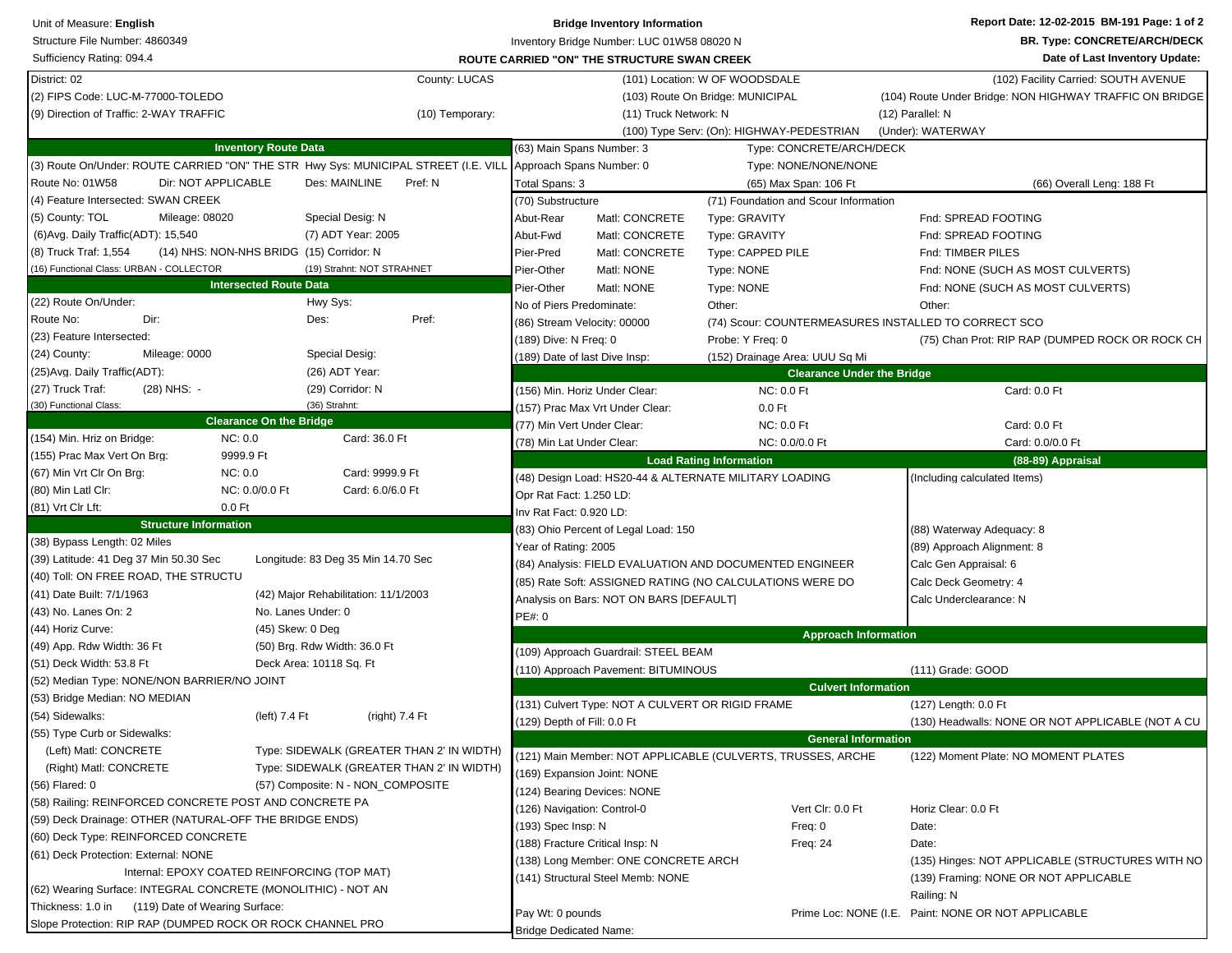| Unit of Measure: English               |                                              |                                                         |                       |                               |                                                    | <b>Bridge Inventory Information</b> |              |                                           |                                                                        |                                     |                        | Report Date: 12-02-2015 BM-191 Page: 2 of 2 |
|----------------------------------------|----------------------------------------------|---------------------------------------------------------|-----------------------|-------------------------------|----------------------------------------------------|-------------------------------------|--------------|-------------------------------------------|------------------------------------------------------------------------|-------------------------------------|------------------------|---------------------------------------------|
|                                        | Structure File Number: 4860349               |                                                         |                       |                               | Inventory Bridge Number: LUC 01W58 08020 N         |                                     |              |                                           |                                                                        | <b>BR. Type: CONCRETE/ARCH/DECK</b> |                        |                                             |
| Sufficiency Rating: 094.4              |                                              |                                                         |                       |                               | <b>ROUTE CARRIED "ON" THE STRUCTURE SWAN CREEK</b> |                                     |              |                                           |                                                                        |                                     |                        | Date of Last Inventory Update:              |
| <b>General Information (Continued)</b> |                                              |                                                         |                       |                               |                                                    |                                     |              |                                           | <b>Original Plans Information</b>                                      |                                     |                        |                                             |
|                                        |                                              | (---) Hist Significance: ELIGIBLE FOR NATIONAL REGISTER |                       |                               | (69) NBIS: Y                                       |                                     |              | (142) Fabricator:                         |                                                                        |                                     |                        |                                             |
|                                        |                                              | (---) Hist Builder: GEORGE A. TAYLOR/NEWTON-BAXTER CO   |                       | Hist Build Year: 1927         |                                                    |                                     |              | (143) Contractor:                         |                                                                        |                                     |                        |                                             |
|                                        | (69) Hist Type: CLOSED SPANDREL RIBBED       |                                                         |                       |                               |                                                    |                                     |              |                                           | (144) Ohio Original Construction Project No:                           |                                     |                        |                                             |
|                                        | (161) Special Features (see below):          |                                                         |                       |                               |                                                    |                                     |              | (---) Microfilm Reel:                     |                                                                        |                                     |                        |                                             |
|                                        | (105) Border Bridge State: Resp: %(106) SFN: |                                                         |                       |                               |                                                    |                                     |              | (151) Standard Drawing:                   |                                                                        |                                     |                        |                                             |
|                                        |                                              | <b>Proposed Improvements</b>                            |                       |                               |                                                    | <b>Programming Info</b>             |              | Aperture Cards: Orig: N Repair: N Fabr: N |                                                                        |                                     |                        |                                             |
| (90) Type Work: -                      |                                              |                                                         |                       |                               | PID Number:                                        |                                     |              |                                           | Plan Information Available: 0 NO PLANS OR INFORMATION AVAILABLE FOR LO |                                     |                        |                                             |
|                                        |                                              |                                                         |                       |                               | PID Status:                                        |                                     |              |                                           | (153) Repair Projects:                                                 |                                     |                        |                                             |
| (90) Length: Ft                        |                                              |                                                         |                       |                               | PID Date:                                          |                                     | 1) / MMM     |                                           | 2) / 004                                                               |                                     |                        |                                             |
| (90) Bridge Cost (\$1000s):            |                                              |                                                         |                       |                               |                                                    |                                     |              |                                           |                                                                        |                                     |                        |                                             |
| (90) Roadway Cost (\$1000s):           |                                              |                                                         |                       |                               |                                                    |                                     |              |                                           |                                                                        |                                     |                        |                                             |
|                                        | (90) Total Project Cost (\$1000s):           |                                                         | (90) Year:            |                               |                                                    |                                     |              |                                           |                                                                        |                                     |                        |                                             |
|                                        | (91) Future ADT (On Bridge): 21570           |                                                         |                       | (92) Year of Future ADT: 2030 |                                                    |                                     |              |                                           |                                                                        |                                     |                        |                                             |
|                                        | <b>Inspection Summary</b>                    |                                                         |                       | (I-69) Survey Items           |                                                    |                                     |              |                                           | <b>Utilities</b>                                                       |                                     |                        | <b>Special Features</b>                     |
| $(I-8)$ Deck:                          |                                              | $\overline{7}$                                          | Railings:             |                               | MEETS ACCEPTABLE STANDARDS                         |                                     | (46)         | Electric:                                 | Y                                                                      |                                     | $(161)$ Lighting:      | Y                                           |
| (I-32) Superstructure:                 |                                              | $\overline{7}$                                          | Transitions:          |                               | MEETS ACCEPTABLE STANDARDS                         |                                     |              | Gas:                                      | Y                                                                      |                                     | Fencing:               | N                                           |
| (I-42) Substructure:                   |                                              | 6                                                       | Guardrail:            |                               | MEETS ACCEPTABLE STANDARDS                         |                                     |              | Sanitary Sewer:                           | ${\sf N}$                                                              |                                     | Glare-Screen:          | N                                           |
| (I-50) Culvert:                        |                                              | N                                                       | Rail Ends:            |                               | MEETS ACCEPTABLE STANDARDS                         |                                     |              | Telephone:                                | Υ                                                                      |                                     | Splash-Guard:          | N                                           |
| (I-54) Channel:                        |                                              |                                                         | In Depth:             |                               |                                                    |                                     |              | TV Cable:                                 | N                                                                      |                                     | Catwalks:              | N                                           |
| (I-60) Approaches:                     |                                              |                                                         | Fracture Critical:    |                               |                                                    |                                     |              | Water:                                    | N                                                                      |                                     | Other-Feat:            | N                                           |
| (I-66) General Appraisal:              |                                              | 6                                                       | <b>Scour Critical</b> |                               |                                                    |                                     |              | Other:                                    | Y                                                                      | (184)                               | Signs-On:              | N                                           |
| (I-66) Operational Status:             |                                              | Α                                                       | Critical Findings:    |                               |                                                    |                                     |              |                                           |                                                                        |                                     | Signs-Under            | N                                           |
| Inspection Date:                       |                                              | 11/14/2015                                              | Insp. Update Date:    | 11/14/2015                    |                                                    |                                     |              |                                           |                                                                        | (162)                               | Fence-Ht               | 0.0                                         |
| (94) Desig Insp Freq                   |                                              | 12 Months                                               |                       |                               |                                                    |                                     |              |                                           |                                                                        | (163)                               | Noise Barr             | N                                           |
|                                        | SFNs Replacing this retired bridge:          |                                                         |                       |                               |                                                    |                                     |              |                                           |                                                                        |                                     |                        |                                             |
|                                        | SFNs That were replaced by this bridge:      |                                                         |                       |                               |                                                    |                                     |              |                                           |                                                                        |                                     |                        |                                             |
|                                        | This bridge was retired and copied to:       |                                                         |                       |                               |                                                    |                                     |              | INV Field Bridge Marker:                  |                                                                        |                                     | LUC - 01W58 - 0802 - N |                                             |
| The bridge was copied from:            |                                              |                                                         |                       |                               |                                                    |                                     |              | <b>INT Field Bridge Marker:</b>           |                                                                        | $- 0000 -$                          |                        |                                             |
|                                        | (95) Insp: CITY OR OTHER LOCAL AGENCY        |                                                         | 2nd: NONE             | 3rd: NONE                     |                                                    |                                     |              |                                           |                                                                        |                                     |                        |                                             |
|                                        | (96) Maint: CITY OR OTHER LOCAL AGENCY       |                                                         | 2nd: NONE             | 3rd: NONE                     |                                                    |                                     |              |                                           |                                                                        |                                     |                        |                                             |
|                                        | (97) Routine: CITY OR OTHER LOCAL AGENCY     |                                                         | 2nd: NONE             | 3rd: NONE                     |                                                    |                                     |              |                                           |                                                                        |                                     |                        |                                             |
|                                        |                                              | <b>PONTIS CoRe elements and Conditions States</b>       |                       |                               |                                                    |                                     |              |                                           |                                                                        |                                     |                        |                                             |
| Elem No.                               | <b>CoRe Element Description</b>              |                                                         |                       | <b>Total Quantity</b>         | Unit Meas.                                         | Condition State Percents(*)         |              |                                           |                                                                        |                                     |                        |                                             |
|                                        |                                              |                                                         |                       |                               |                                                    | 2<br>-1                             | $\mathbf{3}$ | 5 <sup>1</sup><br>$\overline{4}$          |                                                                        |                                     |                        |                                             |
|                                        |                                              |                                                         |                       |                               |                                                    |                                     |              |                                           |                                                                        |                                     |                        |                                             |
|                                        |                                              |                                                         |                       |                               |                                                    |                                     |              | (*) Percentages should add to 100%        |                                                                        |                                     |                        |                                             |